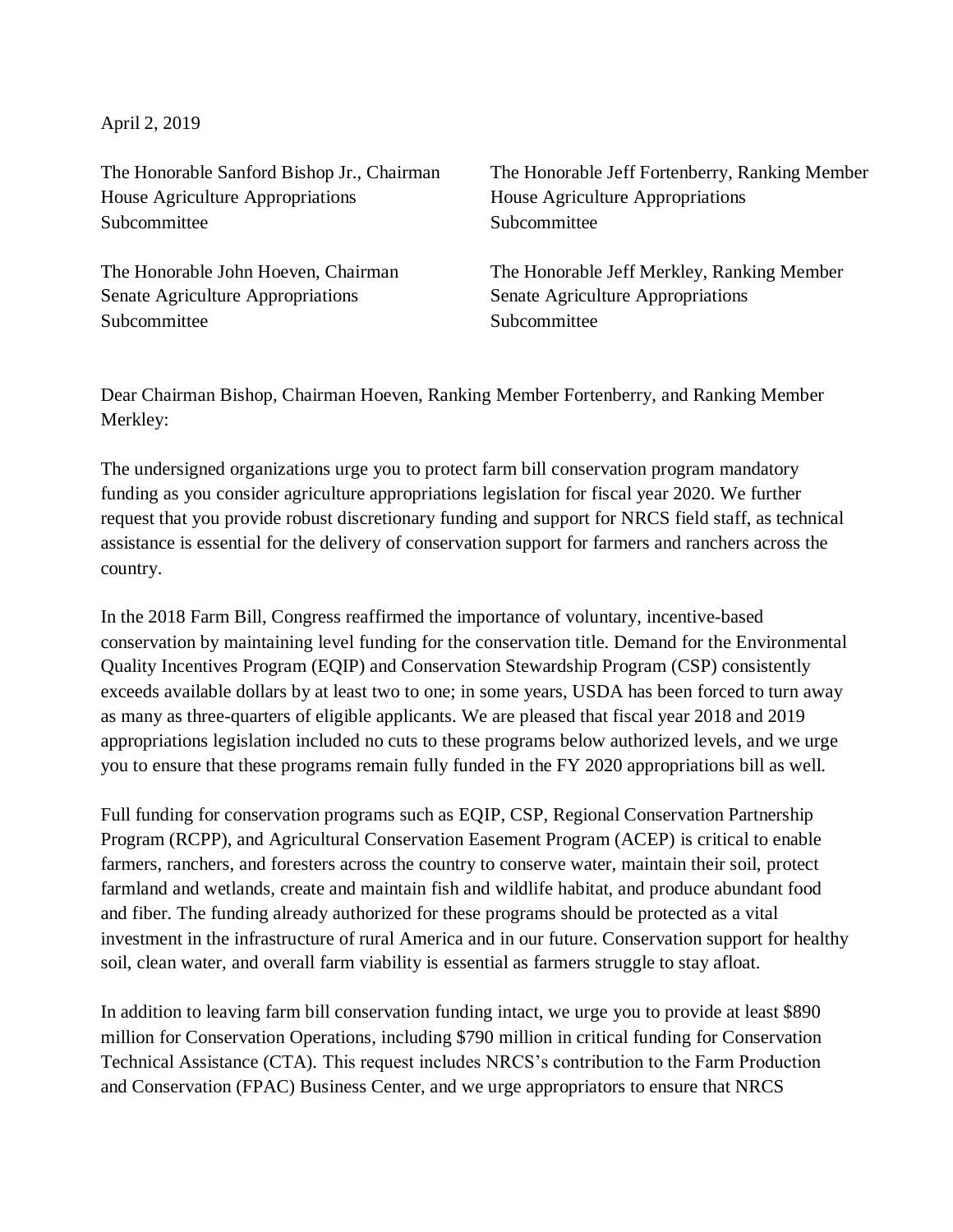continues to receive the support it needs for Conservation Operations, even under the centralization of functions within FPAC.

NRCS field staff provide direct technical assistance and planning support for farmers and ranchers across the country, and USDA's ability to deliver conservation programs depends heavily on onthe-ground technical assistance. CTA provides landowners with the site-specific solutions needed to implement conservation practices on their lands, while providing accountability to ensure maximum return on the public investment. On-the-ground capacity continues to be a limiting factor for conservation implementation, and we must not hamstring our investment in conservation by underfunding technical assistance. Full funding for Conservation Operations is particularly important this year as NRCS works to implement the changes in the 2018 Farm Bill.

Funding for conservation support is more important now than ever, as farmers, ranchers, and rural communities continue to endure a multiyear slump in the farm economy. Any further cuts to voluntary conservation programs would severely limit the ability of farmers to protect water quality, build soil health, create and maintain habitat for threatened, endangered, or economically important fish and wildlife, and prepare for and manage drought and flooding. Cuts to farm bill conservation programs through the FY 2020 appropriations process would severely limit the number of qualified farmers able to access the programs, leading to more pollution as well as less productive and profitable farmlands as soil erodes and nutrients are lost.

As the Subcommittees develop FY 2020 appropriations bills, we urge you to reject any cuts to conservation programs, and to provide at least \$890 million in discretionary funding for Conservation Operations, including \$790 million for Conservation Technical Assistance.

Sincerely,

Alabama Sustainable Agriculture Network Alliance for the Great Lakes American Bird Conservancy American Farmland Trust American Forest Foundation American Forests American Rivers American Seed Trade Association American Society of Agronomy American Sustainable Business Council American Water Works Association American Woodcock Society Association of Fish and Wildlife Agencies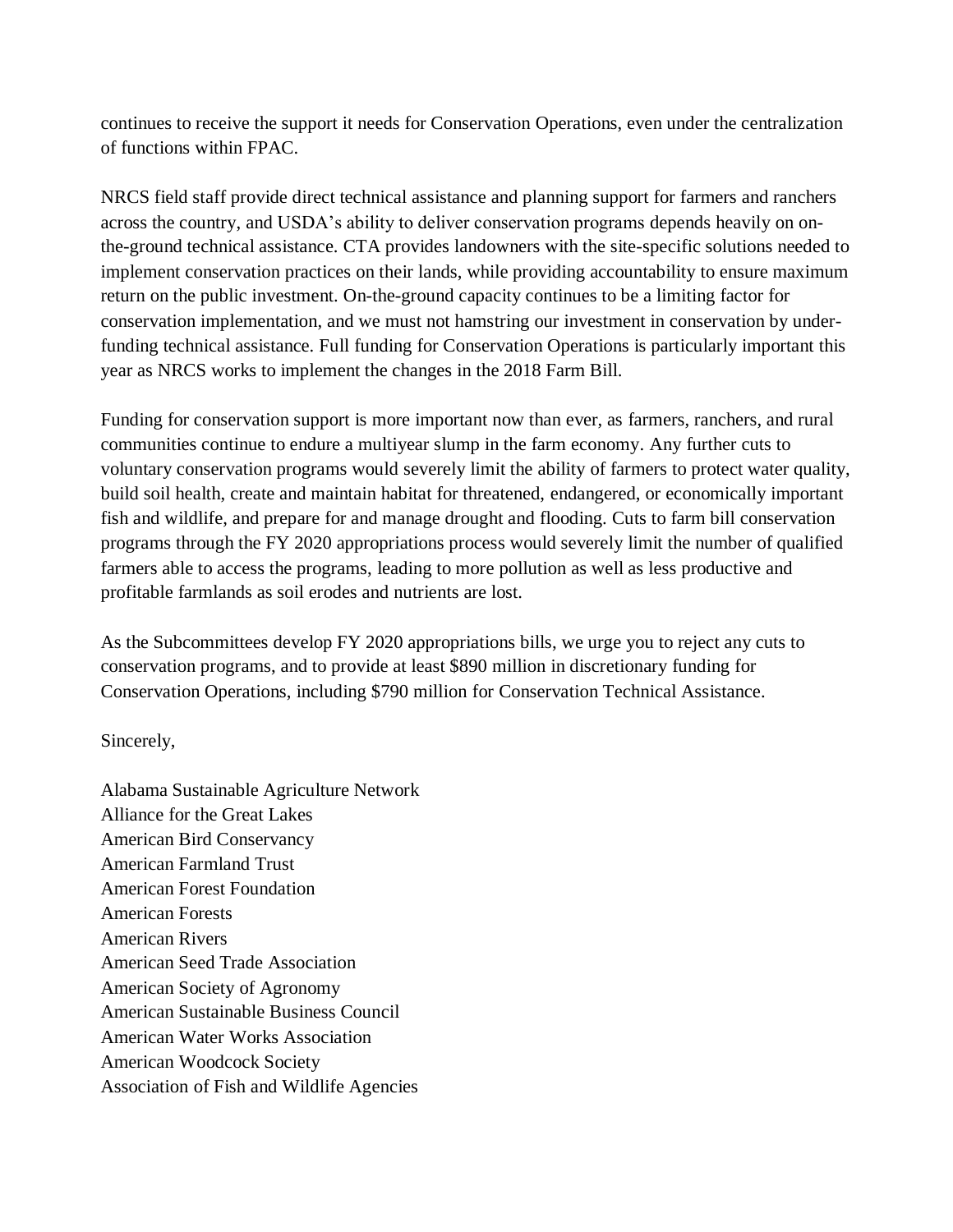Association of State Floodplain Managers Broward group of the Sierra Club California Association of Resource Conservation Districts California Certified Organic Farmers (CCOF) California Climate & Agriculture Network (CalCAN) California Farm Bureau Federation Carbon Cycle Institute Center for Rural Affairs Chesapeake Bay Foundation Citizens' Environmental Coalition Clean Water Action Cleveland Water Alliance Coastal Enterprises, Inc. Colorado Wildlife Federation Community Farm Alliance Community Farm Land Trust Community Involved in Sustaining Agriculture (CISA) Concerned Citizens of Cattaraugus County Crop Science Society of America Dakota Rural Action Defenders of Wildlife Delta Land & Community Ducks Unlimited Endangered Habitats League Environmental Defense Fund Environmental Law & Policy Center Environmental Working Group Farm to Table NM Florida Organic Growers Food Animal Concerns Trust (FACT) For Love of Water (FLOW) Freshwater Future **Grassworks** Great Rivers Habitat Alliance Green Lands Blue Waters Headwaters Chapter Izaak Walton League of America Hip Hop Caucus Illinois Council of Trout Unlimited Illinois Division of the Izaak Walton League Illinois Stewardship Alliance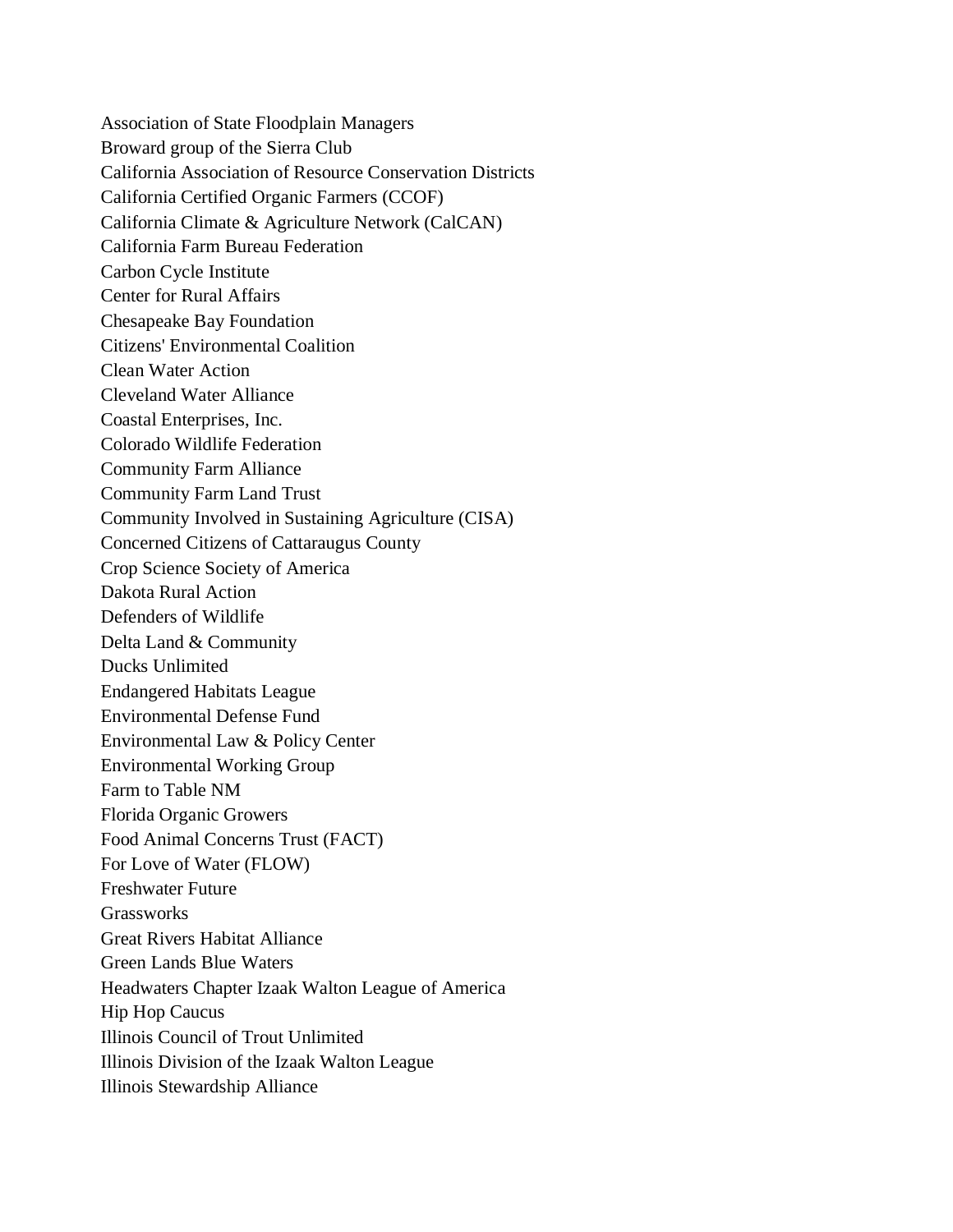Indiana Wildlife Federation Institute for Agriculture and Trade Policy Izaak Walton League Illinois Division Izaak Walton League of America Izaak Walton League of America - National Great Lakes Committee Izaak Walton League of America - Ohio Division Izaak Walton League of America Illinois Division Izaak Walton League of America Pennsylvania State Division Johns Hopkins Center for a Livable Future Johns Hopkins Center for a Livable Future Junction Coalition Kampeska Chapter of the Izaak Walton League of America Kansas Rural Center Land For Good Land Improvement Contractors of America Land Stewardship Project Land Trust Alliance Lorain county Ely chapter of the Izaak Walton League of America Maine Farmland Trust Marin Agricultural Land Trust Michael Fields Agricultural Institute Michigan Land Improvement Contractors Michigan Wildlife Conservancy Milwaukee Riverkeeper Mississippi River Network Missouri Coalition for the Environment MN Division - Izaak Walton League of America Montana Wildlife Federation Montanan Organic Association National Association of Clean Water Agencies (NACWA) National Association of Conservation Districts National Association of State Conservation Agencies National Audubon Society National Bobwhite Conservation Initiative National Center for Appropriate Technology National Deer Alliance National Farmers Union National Organic Coalition National Parks Conservation Association National Sustainable Agriculture Coalition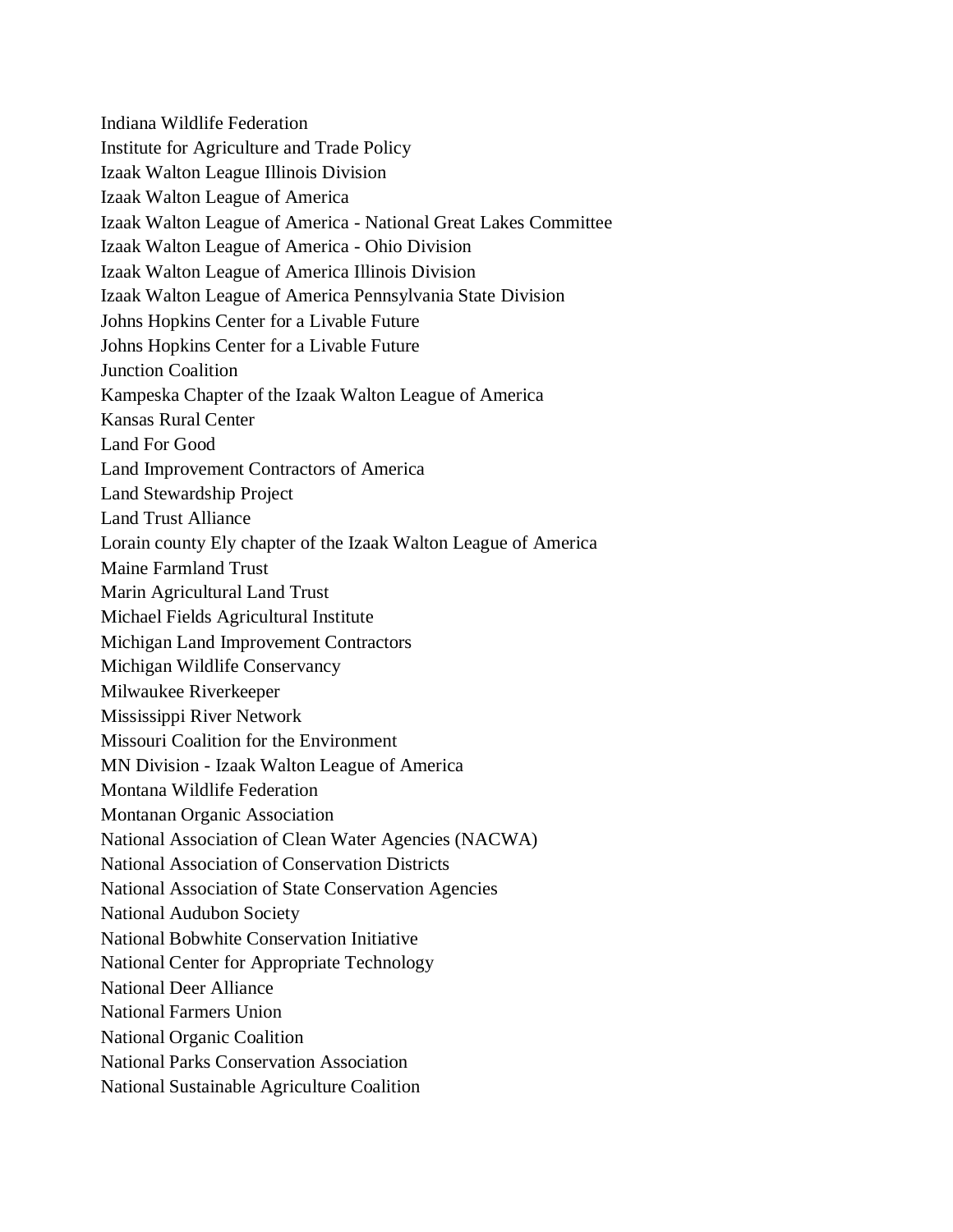National Wild Turkey Federation National Wildlife Federation National Young Farmers Coalition Natural Resources Defense Council Nebraska Wildlife Federation New Mexico Food & Agriculture Policy Council Northeast Organic Farming Association Northeast Organic Farming Association - Vermont Northeast Organic Farming Association/Massachusetts Chapter (NOFA/Mass) Northeast Sustainable Agriculture Working Group Ohio Ecological Food and Farm Association Ohio Environmental Council Onondaga Audubon Oregon Tilth Organic Farming Research Foundation Organic Trade Association Palouse Land Trust, Inc. PCC Farmland Trust Pennsylvania Council of Churches Pennsylvania Farmers Union Pesticide Action Network Pollinator Partnership Practical Farmers of Iowa Prairie Rivers Network Ruffed Grouse Society Rural & Agriculture Council of America Rural Coalition Slow Food USA Society for Range Management Soil and Water Conservation Society Soil Science Society of America Sonoma Land Trust Superior Rivers Watershed Association Tennessee Clean Water Network The Conservation Fund The Land Improvement Contractors of America (LICA) The Nature Conservancy The Wildlife Society Theodore Roosevelt Conservation Partnership Trout Unlimited